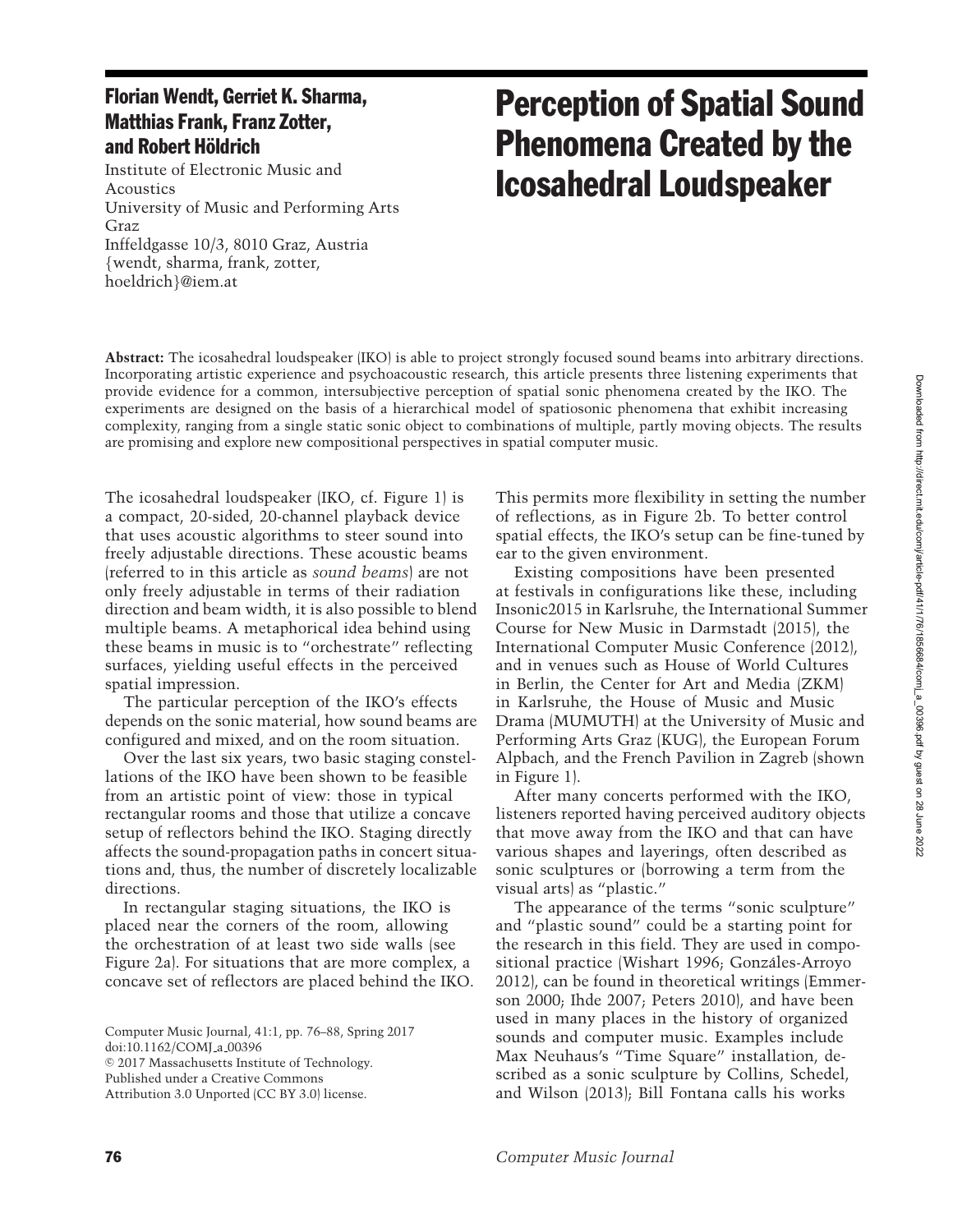*Figure 1. The icosahedral loudspeaker (IKO) in the French Pavilion of the Student Centre Zagreb at the Showroom of Contemporary Sound Festival 2015. (Photo by Kristijan Smok, Zagreb.)*

*Figure 2. Staging constellations of the IKO: rectangular (a) and concave (b).*



*Figure 1*



#### *Figure 2*

sound sculptures (see www.resoundings.org); and Jonty [Harrison](#page-12-3) [\(1998](#page-12-3)) writes of sonic sculptures in connection with the sound diffusion. Moreover, considering the fact that a well-known musical software tool is called AudioSculpt (http://forumnet.ircam.fr/product/audiosculpt-en), this clearly hints both at a prevalent idea of sound as sculptural material and at the composition of electronic music as an act that can be linked to



sculptural field within the fine arts. Thus in the musical context, the use of these terms oscillates between extended sonic objects, loudspeaker constellations, and sound as a sculptural material itself, reminding one of Edgar Varèse's planes, shapes, and zones of intensities (Varèse 2004).

If we examine some of the historical body– space relations that have been distinguished in the theory of sculpture [\(Klant and Walch 2014](#page-12-5)),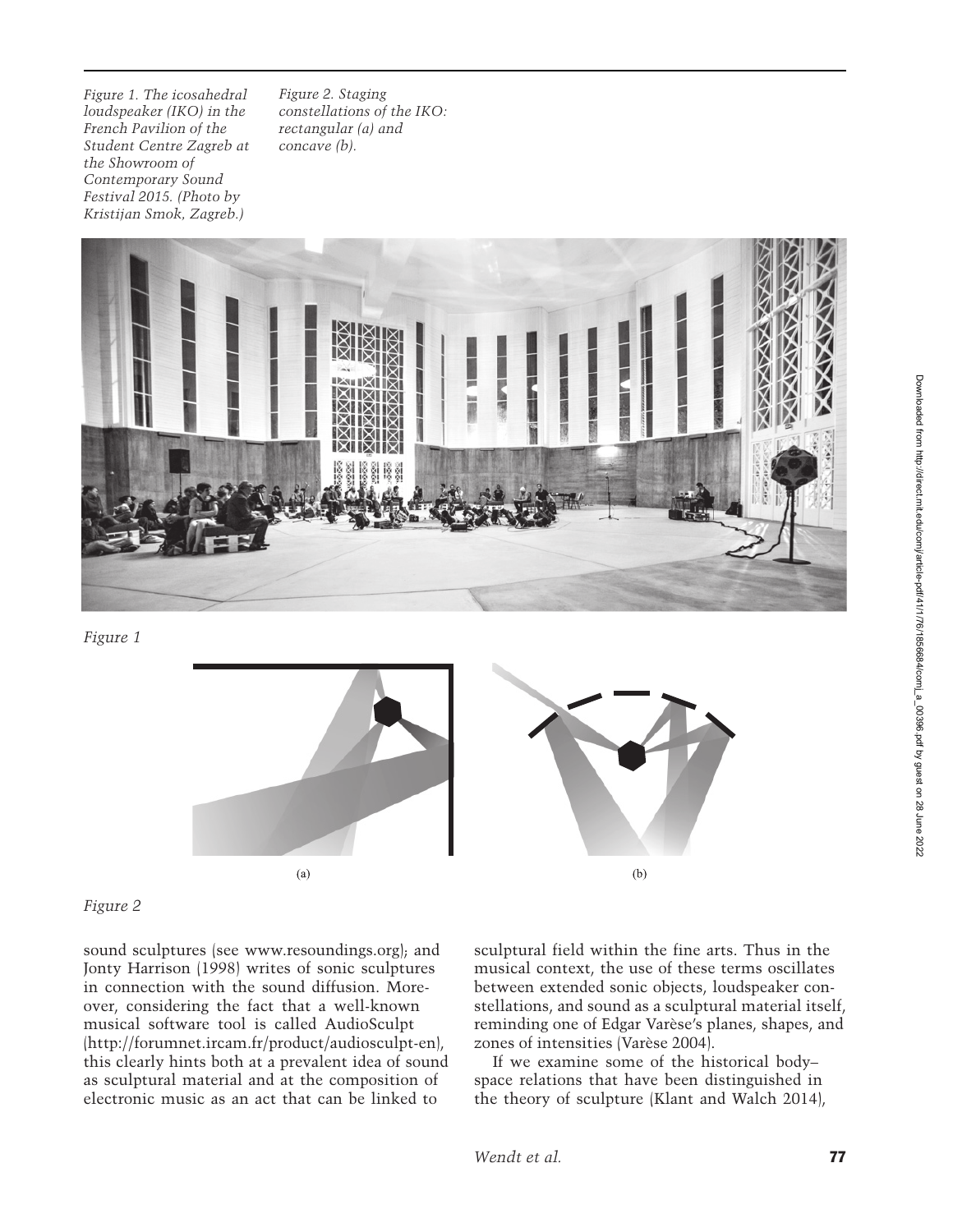several relations between matter and space might be useful in spatialized computer music. What we can say axiomatically is that "a body" or "matter" is opposed to an infinite space (Krämer 2011). Both exist in a reciprocal relation. We can further observe that, historically, the sculptured body volume opens step by step towards space, trying to invade it until finally almost dissolving into it. That means that space is not just a surrounding shell or an envelope but, since modernity, it is an active cocreator of sculpture. Without detailed empirical musicological study we might assume a similar idea of spatial sound composition, especially in the case of electroacoustic music over the last several decades, where space became a parameter on an equal footing with timbre or rhythm [\(Bayle 2007](#page-11-3); [Smalley 2007;](#page-12-7) Nyström 2013).

Using a terminology derived from the theory of sculpture, we still lack a specific denotation for types of sonic sculptures that best represents how they are percieved. First, this raises the question whether such entities are perceived at all intersubjectively, as intended by the composer, causing something we call a [shared perceptual space \(](#page-12-9)Sharma, Zotter, and Frank [2015](#page-12-9)). This space is defined as an open set of spatiosonic phenomena for which the perceptions of composers, scientists, and audience intersect.

Strictly speaking, objective evidence regarding the qualities of perceived sculptural sonic objects can only be accessed systematically through listening tests, but until now tests have only seldom been applied [\(Landy 2007](#page-12-10)).

To resolve the question of whether the IKO's auditory objects and sculptures are intersubjectivley perceivable (as well as the question of which ones), we performed listening tests. Based on the results, we propose a classification of complexity levels. The levels characterize sculptured auditory objects, and categories of plastic sound objects and can be seen as composition elements. This might provide a basis for common verbalization. Moreover, doing so resolves the question of whether (and which of) the IKO's auditory objects and sculptures are intersubjectively perceivable. Finally, we propose a classification of complexity levels concerning sculptured auditory objects and categories of plastic sonic objects. These can be seen as composition

elements and might provide a basis for a common vocabulary.

## Experimental Framework and Setup

A general approach to the spatial perception of sound can be found in the psychoacoustic literature. A comprehensive review of this issue is provided by Jens [Blauert](#page-11-4) [\(1983](#page-11-4)). More specifically, the work of Rakerd and Hartmann examines the localization of sound in reverberant environments, such as rooms [\(Hartmann 1983;](#page-12-11) [Rakerd and Hartmann 1985,](#page-12-12) [1986;](#page-12-13) [Hartmann et al. 1989\)](#page-12-14). A fundamental phenomenon of localization is the precedence effect. It refers to a group of phenomena that are thought to be involved in resolving the competition for perception and localization that occurs between temporally delayed sounds with partial coherence, such as a direct sound and a reflection. Comprehensive reviews approaching the precedence effect were conducted by [Litovsky et al.](#page-12-15)[\(1999](#page-12-15)[\) and by](#page-11-5) Brown, Stecker, and Tollin [\(2015](#page-11-5)). In addition, localization effects of the IKO in rooms can be partly deduced by the work on localization in surrounding loudspeaker arrays at off-center listening positions reported by [Frank](#page-11-6) [\(2013](#page-11-6)) and by [Stitt](#page-12-16) [\(2015](#page-12-16)). More specific studies dealing with the properties of auditory objects created by variable directivity in a room are still fairly [new](#page-12-18) [\(cf.](#page-12-18) [Schmeder 2009](#page-12-17)[;](#page-12-18) Sharma, Zotter, and Frank [2014](#page-12-18)[;](#page-11-7) [Zotter et al. 2014](#page-12-19)[;](#page-11-7) Frank, Sharma, and Zotter [2015](#page-11-7); [Laitinen et al. 2015](#page-12-20); [Zotter and Frank](#page-12-21) [2015;](#page-12-21) [Wendt et al. 2016\)](#page-12-22).

For the purpose of this article, sculptural sonic objects, considered as artistically designed entities, can consist of several time-variant spatiospectral elements. Owing to the combinatorial explosion with this number of elements, an exhaustive investigation would not be practicable. To overcome this problem of complexity in our experimental design, we used a hierarchical model of spatiosonic phenomena consisting of three levels:

1. First-order phenomena, consisting of a single static percept (i.e., a shape or object) triggered by a simple element (in the aforementioned sense) by time-invariant spatial projection.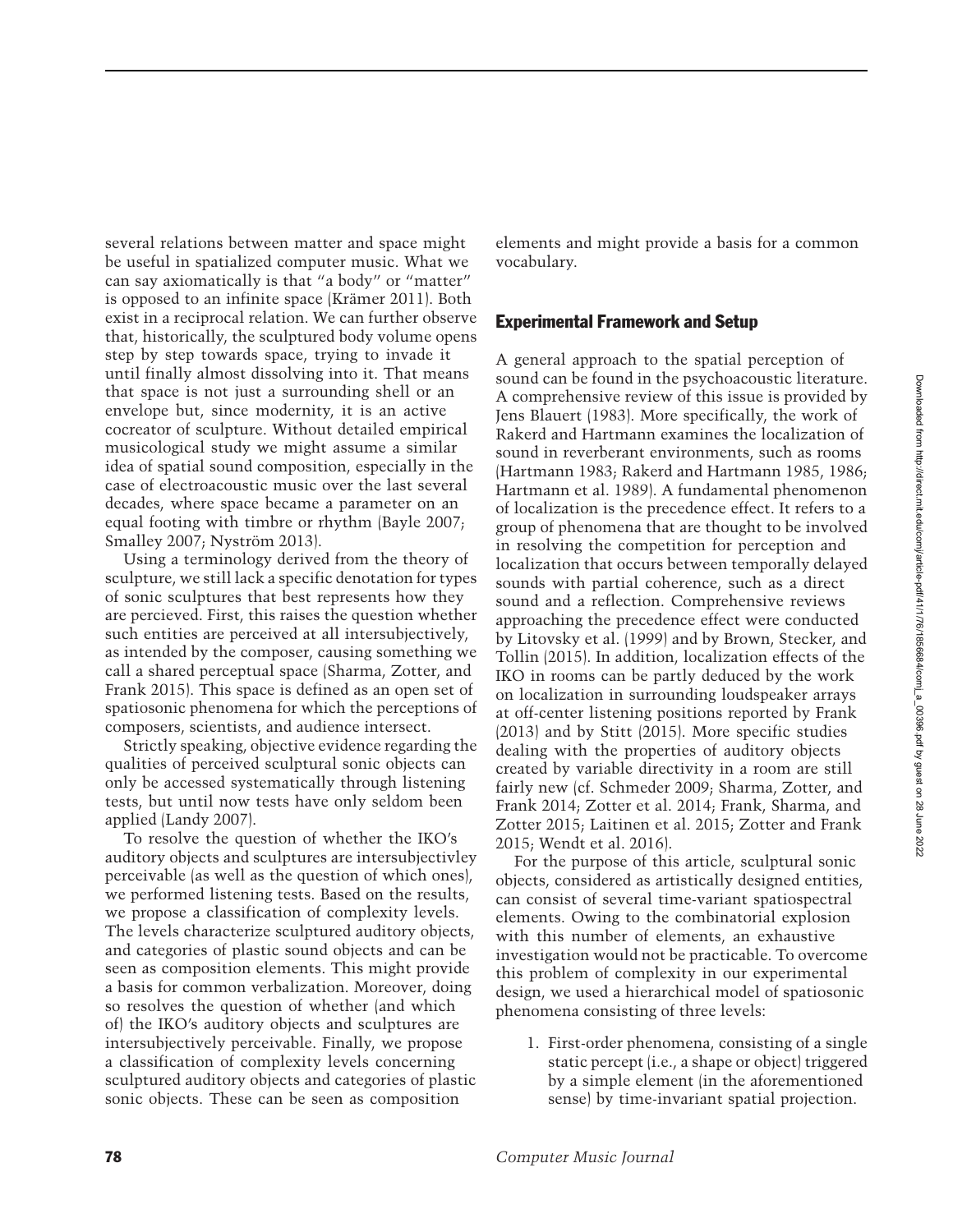*Figure 3. Setup of the listening experiments (a) and frequency-dependent beam patterns of the IKO (b). The room layout shows the position of the IKO with its directivity*

*pattern, the listening positions (P1, P2, and Pa–Pf), and the materials used for the six main boundary surfaces. For the beam patterns we used a third-order, horizontal*

*beam steered to 0*◦ *over frequency (in Hz) and azimuth angle (in degrees) on the horizontal plane; dB levels represented as shades of gray.*



These fundamental phenomena are easy to explain or investigate on the basis of psychoacoustic research.

- 2. Second-order phenomena, consisting of timevariant spatial projections with similar excitation signals. Instances of such projections can be trajectories such as turns, pendulums, or movements of greater complexity.
- 3. Third-order phenomena, which superimpose several first- and second-order phenomena and lead to complex spatiosonic objects sonic sculptures as artistic entities.

These three phenomena are investigated in a series of three listening experiments, which we describe later in this article.

In contrast to experiments that examined localization effects of a virtual realization of the IKO with simplified settings [\(Zotter and Frank 2015](#page-12-21); [Wendt et al. 2016\)](#page-12-22), the experiments we present in this work were conducted in a physical room, a lecture hall with the dimensions  $6.8 \times 7.6 \times 3$  m.

The IKO was placed near the corners of the room, which corresponds to a rectangular performance situation. To investigate the influence of the listening position on spatial sonic phenomena, the subjects

| $T_{60}$ 800 600 530 500 500 540 |  | $f_c$ 125 Hz 250 Hz 500 Hz 1 kHz 2 kHz 4 kHz |  |  |
|----------------------------------|--|----------------------------------------------|--|--|
|                                  |  |                                              |  |  |

*Reverberation times (in msec) measured at listening positions P1 and P2 for six consecutive octave bands.*

performed the tests at various listening positions. Figure 3a shows the layout of the room, indicating the positions of IKO and listeners (in Experiments 1 and 2 these are labeled P1 and P2; for Experiment 3, the labels Pa–Pf are used), and lists the materials of the six main boundary surfaces. It is safe to assume that in this room most of the reverberant energy is caused by reflections of the three frontal walls, whereas the rear wall has a higher absorption coefficient. Table 1 lists the mean reverberation time, *T*60, measured at both listening positions in octave bands defined by the center frequency *fc*.

The IKO uses "spherical beam forming," as developed by [Zotter](#page-12-23) [\(2009\)](#page-12-23) and Lösler [\(2014](#page-12-24)). This yields beam patterns that are slightly frequencydependent and with relatively narrow width. The result for a horizontal third-order beam is shown in Figure 3b.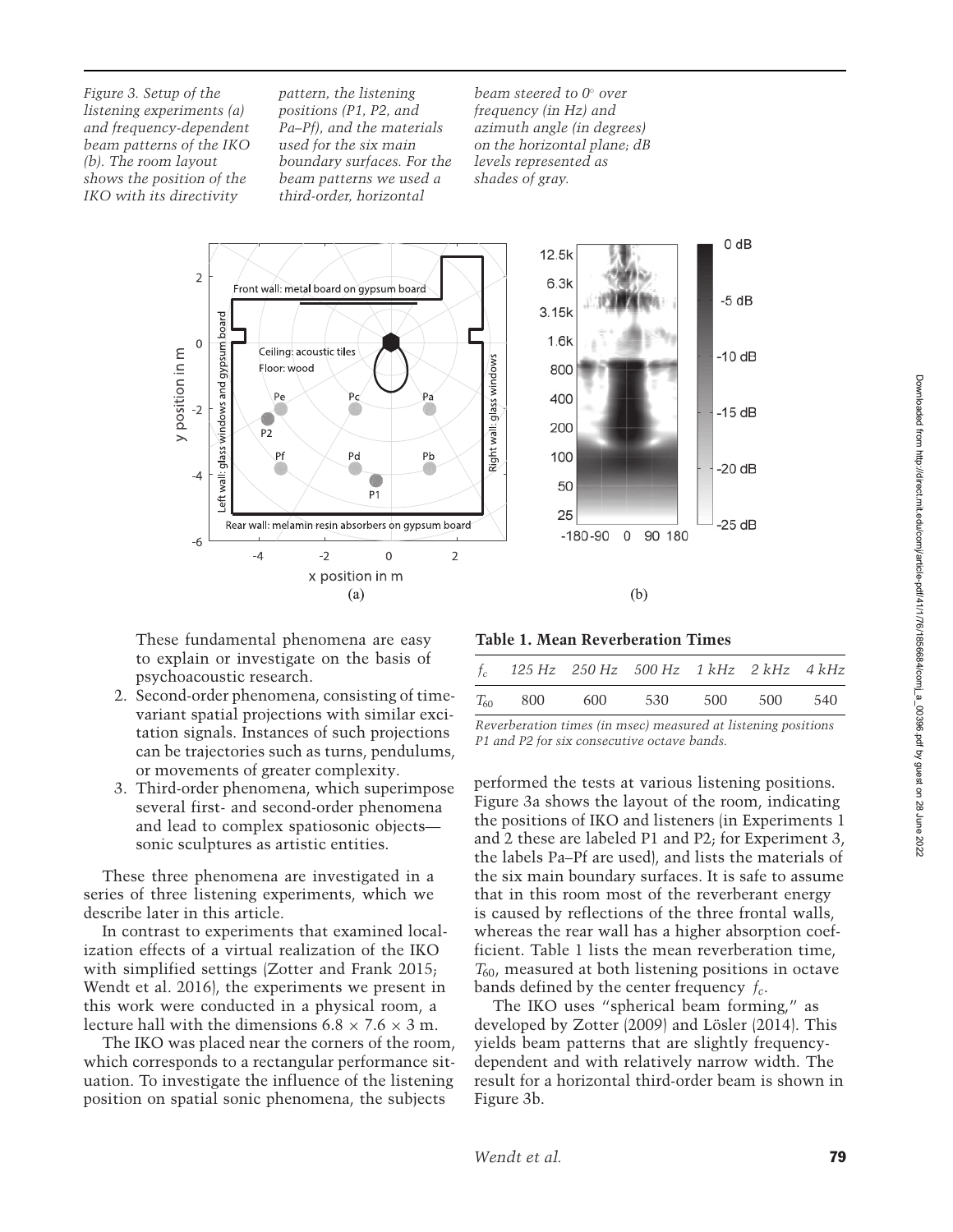*Figure 4. Answers collected at listening positions P1 (a) and P2 (b) for four third-order beams, coded in grayscale. See Figure 5 for coding of tested beam directions.*



# Listening Experiment 1

The first listening experiment investigates whether the IKO is able to create an intersubjective spatial perception of different projections. In particular, localization is evaluated for static sound beams projected towards various azimuth angles.

Sound projection was achieved by four different, third-order spherical beams at azimuth angles of 0◦, 90◦, 180◦, and 235◦ (delineated in Figure 4). Pink noise bursts with four combinations of two different durations for the onset and release times  $(t_{short} = 10$  msec,  $t_{long} = 500$  msec) were chosen as sounds. Although broadband noise can be problematic in simple localization tasks (multiple locations may be perceived), pretrial experience revealed that it is possible to identify one dominant auditory object whose location is, however, influenced by the shape of the envelope. The critical effect of envelope indicates that localization is determined by the buildup of the precedence effect rather than by summing localization [\(Litovsky et al. 1999](#page-12-15); [Brown, Stecker, and Tollin 2015](#page-11-5)). This assumption is further supported by the magnitude of time delays between direct sound and wall reflections (6 msec  $< \Delta t < 30$  msec at both listening positions).

As a result of these considerations, envelope shapes were identified as meaningful parameters for the burst signal of pink noise. Each of the pink-noise sounds, denoted S1–S4, is represented by a marker whose outline indicates the envelope shape (i.e., S2, which exhibits a slow onset and short release, is represented by the symbol  $\blacktriangleleft$ ; see Figure 4). Sound 5 (S5, represented by the symbol +) consisted of a sequence of irregular short bursts, and Sound 6 (S6, represented by  $\bullet$ ) was a chain of overlapping regular grains. For each run, subjects were seated at one of the two listening positions (P1 and P2), facing the IKO. Subjects were free to move their heads while seated. The binaurally rendered stimuli, using [the](#page-12-25) [virtual](#page-12-25) [IKO](#page-12-25) [\(](#page-12-25)Zaunschirm, Frank, and Zotter [2016\)](#page-12-25), are available on our Web site (P1 at https://phaidra.kug.ac.at/detail object/o:34849, P2 at https://phaidra.kug.ac.at/detail object/o:34853). The listeners were asked to specify azimuth angle and distance of the dominant auditory object within an IKO-centric coordinate system. With the successful reduction to a single percept, the general controllability of auditory objects is shown.

Fifteen experienced listeners with normal hearing participated in the experiment. Seven selectable stimuli, of which six belonged to different sounds with randomly selected direction, were shown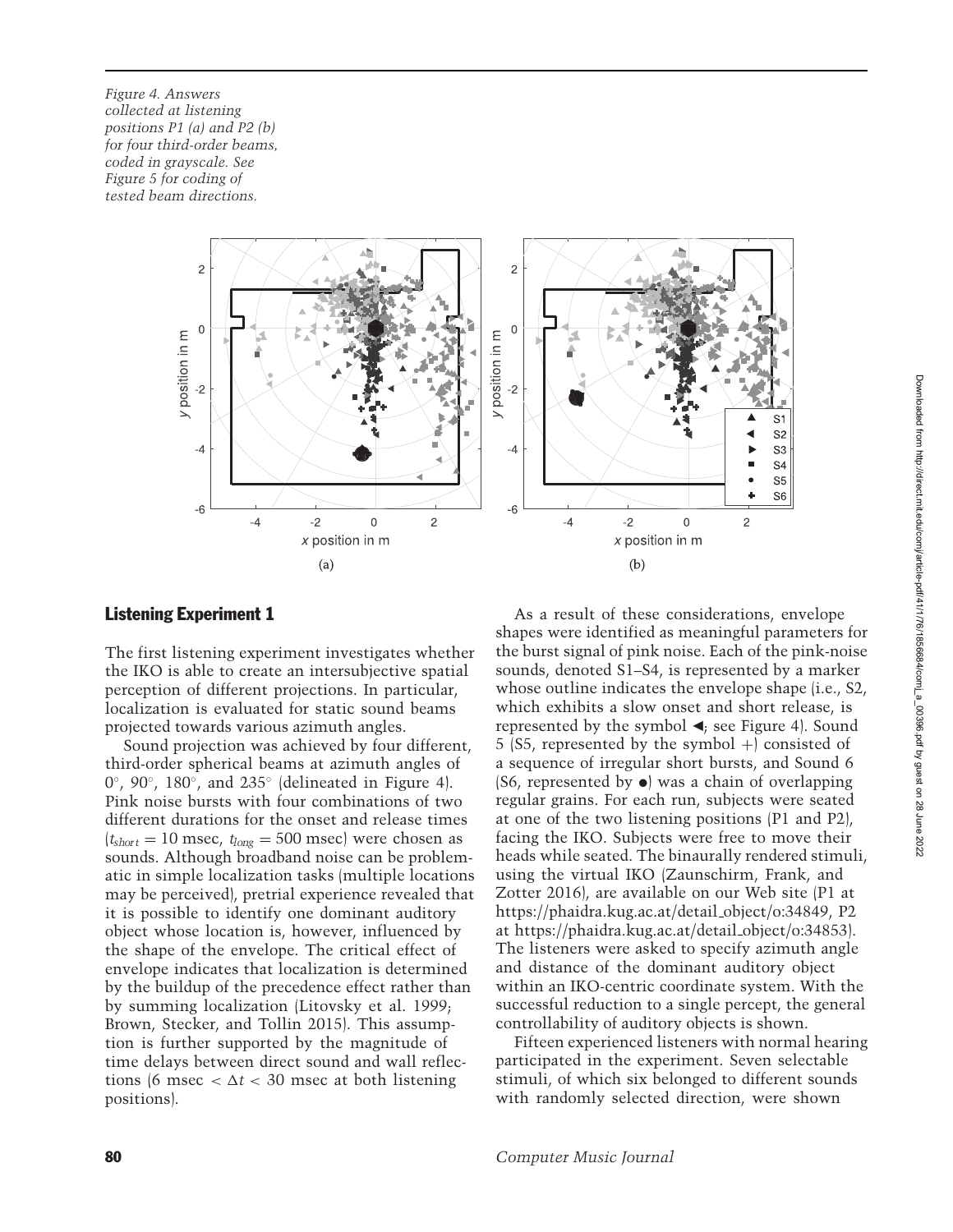*Figure 5. Median values for the localization results shown in Figure 4, for positions P1 (a) and P2 (b). Medians are calculated for*

*each sound and beam direction (arrows indicate corresponding beam angles).*



together on one screen to allow comparative responses. The seventh stimulus was a randomly selected repetition of one of the other six stimuli on the screen. With four such screens per listening position, each of the 15 participants gave two to four responses per stimulus. In total, all listeners gave 420 responses per listening position, as shown in Figure 4. Sounds are coded as marker shapes and beam direction by different shades (see Figure 5 for the coding of beam direction).

#### **Results**

The distinct shades of the marker cloud in Figure 4 indicate the different intersubjective perceptions of various projections. This is supported by the two-dimensional median values shown in Figure 5.

A pairwise analysis of variance (ANOVA) of all azimuth angles for each beam direction confirms the different perceptions of various angular projections. For both positions, all six sounds yield at least three different directions ( $p < 0.05$ ). For some conditions, however, neighboring directions are perceived to be statistically identical  $(p > 0.95)$ . According to the

ANOVA for P1, beam directions  $0°$  and  $90°$  tend to coincide, and for P2 the directions 180◦ and 235◦ coincide.

The distance of auditory objects to the IKO is the second parameter analyzed in the experiment. Figure 6a shows the 95 percent confidence intervals of the perceived distance for all conditions. The perceived distance of sounds *S*1–*S*4 depends on the onset duration  $(p_{S1S2/S3S4} = 0.0017)$ . Similarly, the irregular bursts (S6) are localized closer to the IKO than the grains (S5). This can be explained by a higher proportion of transient signal components within S6. Both dependencies support findings on the specific properties of the precedence effect for transient [signals \(see](#page-12-12) [Hartmann 1983](#page-12-11)[;](#page-12-12) Rakerd and Hartmann [1985](#page-12-12)). We see, moreover, that auditory objects are perceived closer to the IKO for listening position P1 than for P2 ( $p = 0.002$ ).

A combined presentation of azimuth angle and distance as dependency of the onset (long onset: S1–S2; short onset: S3–S4) can be found in Figure 6b, where the angular distribution of the median distance (including interquartile ranges) is shown for listening position 1. Except for the zone behind the IKO, S3 and S4 are localized being closer to the IKO.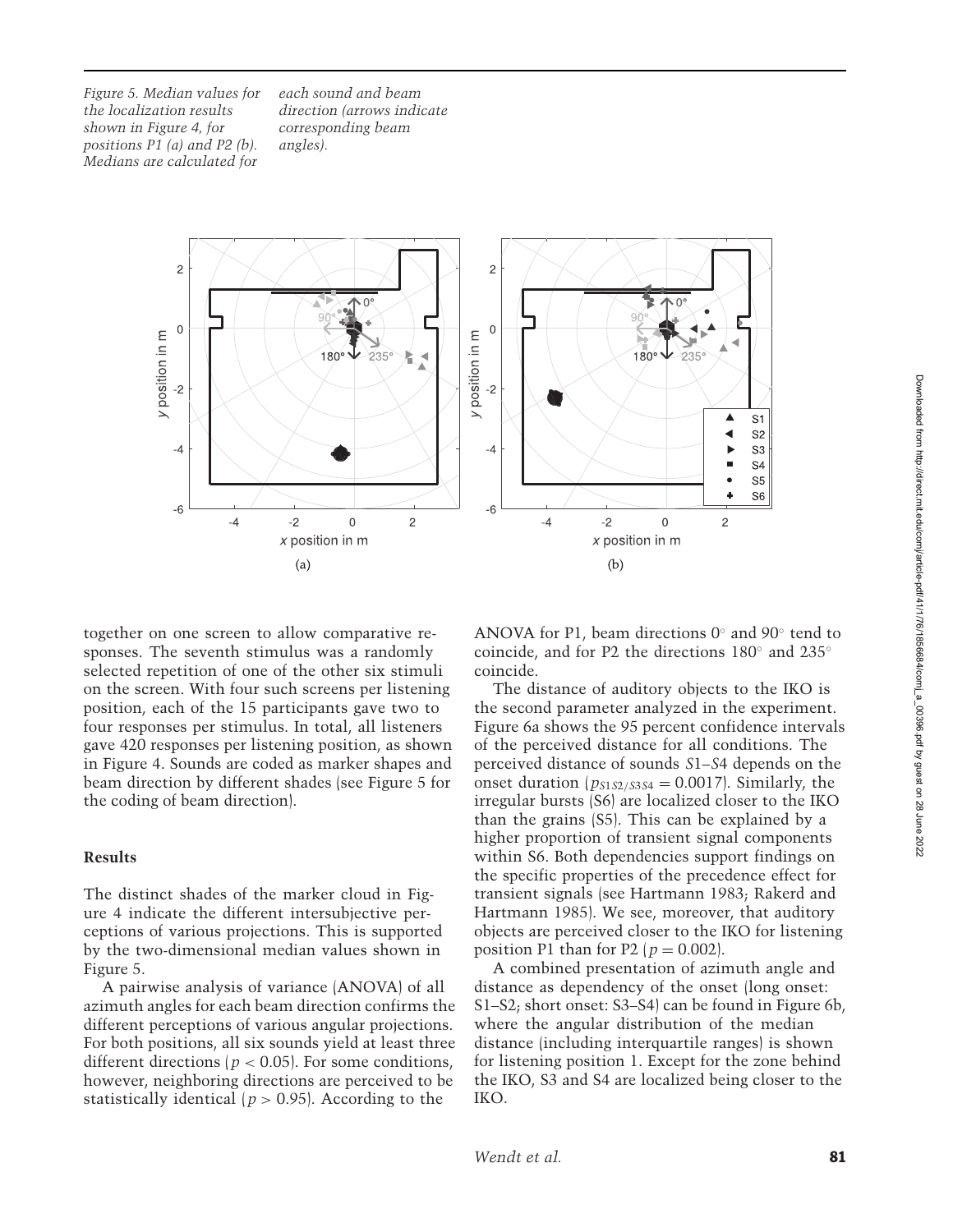*Figure 6. Perceived distance of auditory objects to the IKO: median and 95 percent confidence interval of perceived distance to the IKO over all beam directions (a);*

*median and interquartile range for stimuli S1/S2 (long onset) and S3/S4 (short onset) at P2, equally split on twelve circular segments around the IKO (b).*



The results of Listening Experiment 1 show that the IKO is able to trigger controlled auditory objects in space by using spherical beam-forming algorithms. Depending on its staging and the listening position, different zones around the IKO can be "orchestrated." The perceived distance (and therefore, the reachable spatial extent of the auditory scene) is signal-dependent. We have shown that the more transient signals, i.e., signals with short onset durations, tend to be localized closer to the IKO than smooth signals.

# Listening Experiment 2

The second listening experiment evaluates the perception of trajectories of sound beams.

The creation of time-variant spatial projections is a further means of expression and hence a further step towards the orchestration of space. A narrow beam rotating in the horizontal plane of the IKO is a rather simple realization of this kind of projection. Three different realizations of this trajectory have been investigated in the second listening experiment: a full turn and two half turns in opposite directions, all starting at 90◦, shown in Figure 7.

Each trajectory lasted 5 sec and the subjects were asked to adjust ten markers to the perceived location in successive half-second intervals during playback. Markers were flashed successively at the associated playback time, and they could be moved using a mouse on a graphical interface showing the layout of the test setup. Playback could be repeated until listeners were satisfied with the match between marker placement and what they heard. Room and positioning of the IKO and listener remained the same as for Listening Experiment 1. Because of the relation between onset duration and perceived distance, two variant bursts of pink noise were tested. Sound 1 (S1) consisted of uniform pink noise representing an infinite onset duration. Sound 2 (S2) consisted of 200-msec bursts of pink noise, each with a linear fade-in and fade-out of 10 msec each, and with 100 msec of silence between bursts. Additionally, irregular bursts (S3) and grains (S4), as in the previous experiment, were tested.

Again, the experiment was carried out using 15 experienced listeners with normal hearing. The stimuli S1–S4 were played in random order for both listening positions, each one with a clockwise half turn, a counterclockwise half turn, and a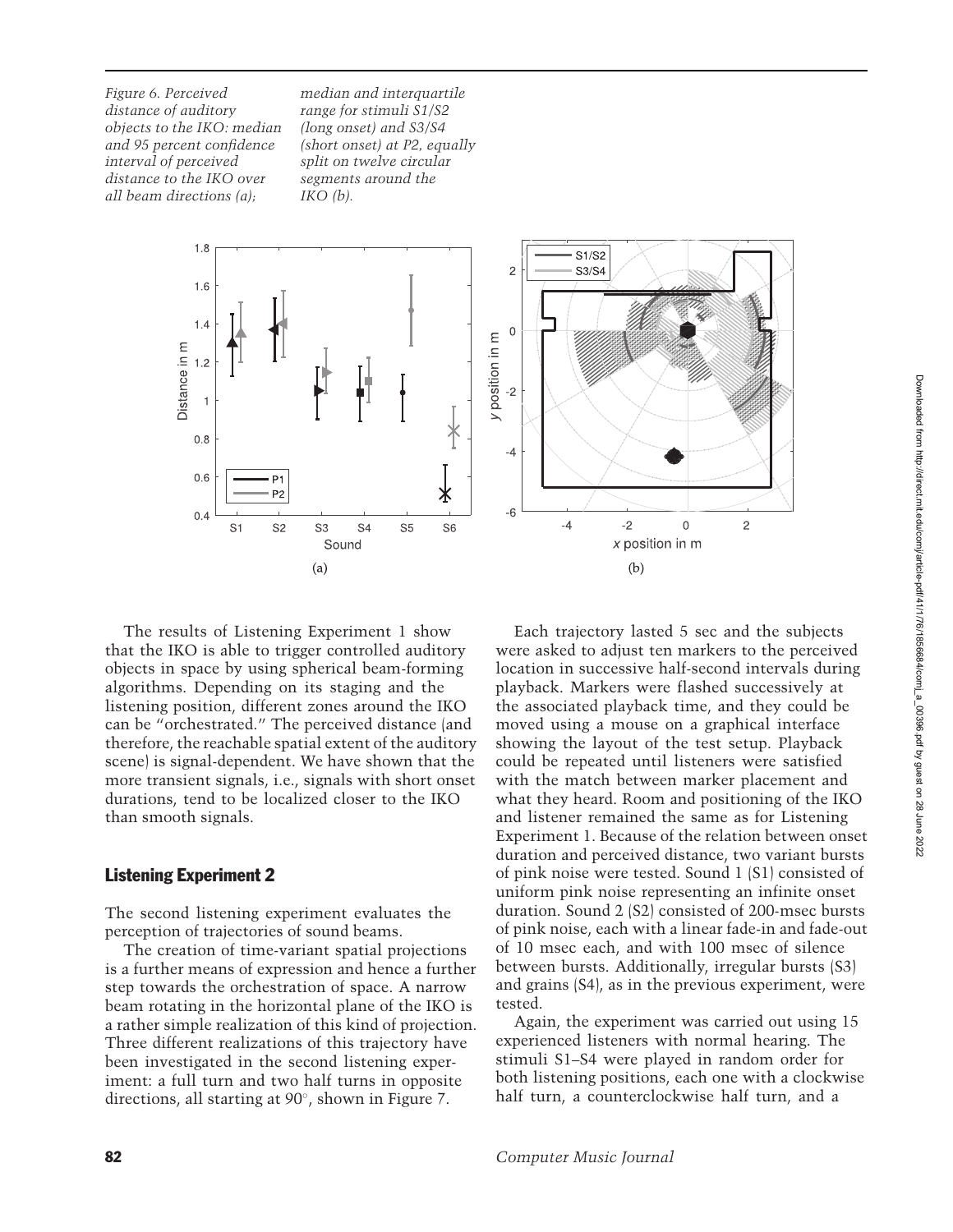*Figure 7. Mean and 95 percent confidence area for S1 and S2 at listening position P2: full turn of 360*◦ *(a), turn of 180*◦ *counterclockwise (b), and turn of 180*◦ *clockwise (c).*



full turn. The binaurally rendered stimuli for this experiment are also available online (P1: https://phaidra.kug.ac.at/detail object/o:34854; P2: https://phaidra.kug.ac.at/detail object/o:34856).

# **Results**

For representation of the collected data, a twodimensional plot for each time step shows its mean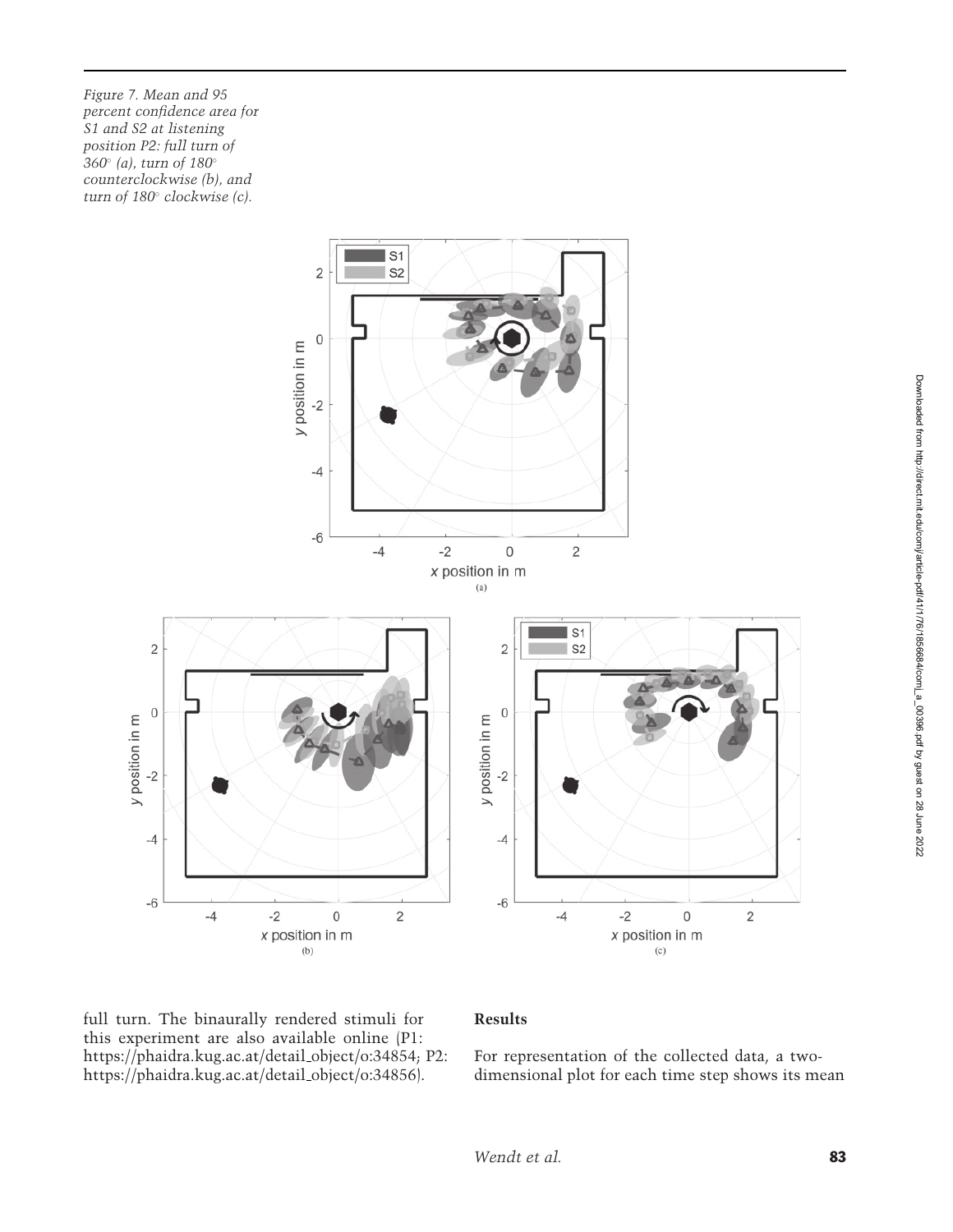*Figure 8. Mean and 95 percent confidence interval of perceived distance over all trajectories.*

value within the 95 percent confidence area (see Figure 7).

The circular trajectory is reflected by almost perfect circles around the IKO, obtained by the mean values of the collected data of both listening positions (see Figure 7a). Furthermore, the 95 percent confidence areas are almost equally spread around the IKO, which is in contrast to the findings from Experiment 1, where localization could not fully encircle the IKO. Not only does the full turn deliver smooth results, but the half-turn trajectories shown in Figure 7 also track the idea of the spatial movement.

In contrast to the responses to the trajectory of the full turn, which match the angular range presented to the listener, the responses to the half turns were larger than the semicircle presented. This effect could be caused by the slower angular speed of the spherical beam (half as fast as for the full turn), or the effect could be due to a psychoacoustic phenomenon called "auditory representational momentum" [\(Getzmann and Lewald 2007](#page-11-8)), which describes the displacement of the final position of a moving sound source in the direction of motion. A thorough review of phenomena in the perception of au[ditory](#page-11-9) [motion](#page-11-9) [is](#page-11-9) [documented](#page-11-9) [by](#page-11-9) Carlile and Leung [\(2016](#page-11-9)).

Comparing the perceived distance of auditory objects for the different signal onsets (S1 and S2), the results at listening position P1 indicate that transient signals with short onsets are perceived closer to the IKO than signals with smoother envelopes  $(p_{P1} < 0.001)$ ; see Figure 8), and so confirm the findings of Experiment 1. This is in contrast to the results for position P2, however, where Figure 7 does not indicate any envelope dependency. Furthermore, the findings of Experiment 1—that at P2 auditory objects are generally perceived further away from the IKO than at P1—is not as pronounced in this experiment  $(p_{S1...S4} = 0.200)$ . Excluding S1, however, the other results were as statistically significant as in Experiment 1.

Finally, a direct comparison of all collected data from Experiments 1 and 2 shows that the perception of trajectories cannot be fully explained by extrapolating the perception of static sound beams. It seems that listeners try to understand the



intended auditory motion and thus experience a more comprehensive percept.

#### Listening Experiment 3

The third listening experiment evaluates what we call third-order phenomena. These are composed of several sounds that are spatialized in different directions and with different angular movements. More specifically, it is an evaluation of the ability to discriminate stimuli based on their spatiosonic character. With this first step towards exploring the composition of sonic sculptures, insights on the existence of a shared perception of spatiosonic objects are gained.

To arrive at artistically meaningful and musically expressive spatiosonic objects, composer and coauthor Gerriet K. Sharma designed the stimuli of this experiment making use of his experience and means of expression developed for the IKO. Building on this experience, he arrived at an understanding of spatiosonic objects in terms of body–space relationships deduced from the theory of sculpture. Following Torsten (Krämer 2011), we distinguish three main categories of body–space relationships, which we call *kernel plastic* (abbreviated KP), *spatial plastic* (SP), and the *kernel–shell principle* (KSP).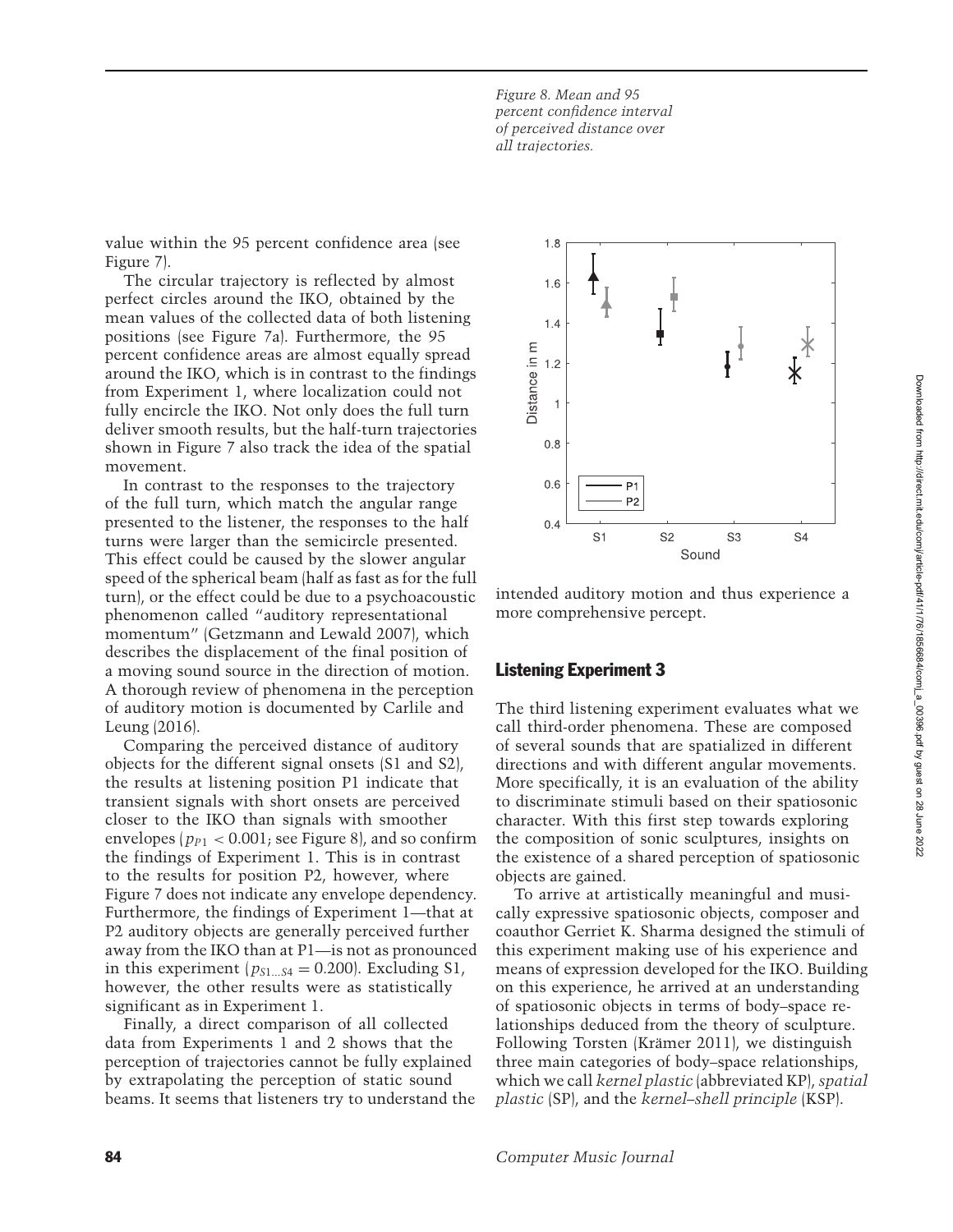|                           |            | Element 1                          | Element 2  |                                    |  |  |
|---------------------------|------------|------------------------------------|------------|------------------------------------|--|--|
| Stimulus                  | Sound      | Trajectory                         | Sound      | Trajectory                         |  |  |
| KP <sub>T</sub>           | ΒN         | $180^\circ$ , static               |            |                                    |  |  |
| $KP_{II}$                 | <b>LFD</b> | $180^\circ$ , static               |            |                                    |  |  |
| $KP_{III}$                | <b>SMS</b> | $0^\circ$ , static                 |            |                                    |  |  |
| $KP_{IV}$                 | LFD cut    | $210^\circ$ , static               | <b>SMS</b> | $210^\circ$ static                 |  |  |
| SP <sub>T</sub>           | BΝ         | CCW 237 $\degree$ /sec rotation    |            |                                    |  |  |
| $\mathrm{SP}_\mathrm{II}$ | LFD cut    | CCW 140°/sec rotation              |            |                                    |  |  |
| $SP_{III}$                | <b>SMS</b> | $CW 180^\circ/\text{sec rotation}$ |            |                                    |  |  |
| $SP_{IV}$                 | CG         | CCW $270^{\circ}/sec$ rotation     |            |                                    |  |  |
| $SP_{V}$                  | LFD        | CCW 120°/sec rotation              |            |                                    |  |  |
| KSP <sub>T</sub>          | BN         | CCW $180^{\circ}/sec$ rotation     | BN cut     | $CW 180^\circ/\text{sec rotation}$ |  |  |
| $KSP_{II}$                | BN         | $305^\circ$ , static               | BN del     | $CW 180^\circ/\text{sec rotation}$ |  |  |
| $KSP_{III}$               | LFD cut    | CCW $180^{\circ}/sec$ rotation     | <b>SMS</b> | CW 180°/sec rotation               |  |  |
|                           |            |                                    |            |                                    |  |  |

#### **Table 2. Composition of Stimuli**

*Elements used to compose the stimuli for Listening Experiment 3 are: constant Brown noise (BN), filtered Brown noise with a low-pass cutoff frequency at 2,426 Hz (BN cut), Brown noise with the same cutoff and a delay of 15 sec (BN del), a low-to-mid-frequency drone (LFD), the drone with a high-pass cutoff frequency at 236 Hz (LFD cut), a multilayered, stretched metal sound with long onset and release (SMS), and a chain of fine regular grains (CG). The direction of movements are either clockwise (CW) or counterclockwise (CCW). All angles are in the horizontal plane around the IKO. The stimulus categories KP, SP, and KSP are described in the article.*

Kernel plastic (or "body plastic," taken from the German terms *Kernplastik* and *Korperplastik ¨* ) is used to describe objects with the attribute of "superseding" space (*raumverdrängend*). An analogous example from the visual arts would be Auguste Rodin's *The Thinker* (1902). Spatial plastic (*Raumplastik*) describes those objects with the attributes of "encompassing" or "binding" space (*raumumfassend*, *raumbindend*). An example of this would be Naum Gabo's *Linear Construction in Space No.2* (conceived 1949, executed 1959–1960). Finally, the kernel–shell principle (*Kern-Schale-Prinzip*) describes objects that "embody" space (*raumbildend*). Here, an appropriate example might be Henry Moore's *Mother and Child: Egg Form* (1977, LH 717).

The last of these categories embodies the idea of creating space by establishing a tension between two entities, for instance, a focused entity inside and environmental coordinates at the same time.

These categories have provided meaningful hermeneutics for artistic practice over decades.

Sharma composed a set of twelve spatiosonic miniatures along his artistic interpretation of the categories of body–space relations  $(KP_{L,IV}, SP_{L,V},$ and  $KSP$ <sub>I...III</sub>). The material used for the creation of the twelve stimuli was composed from four different sound sources. The idea was to use easily recognizable idioms, similar to the stimuli from preceding experiments, but with a more musical quality to bridge the gap between the laboratory situation and more performative situations. The stimulus composition and grouping is shown in Table 2. Each of the stimuli had a duration of 30 seconds. To test the ability of listeners to naively discriminate between sculptural categories, neither the hierarchical organization scheme nor the composer's categories were known to the listeners. This served to eliminate the potential side effect of interpreted terminology.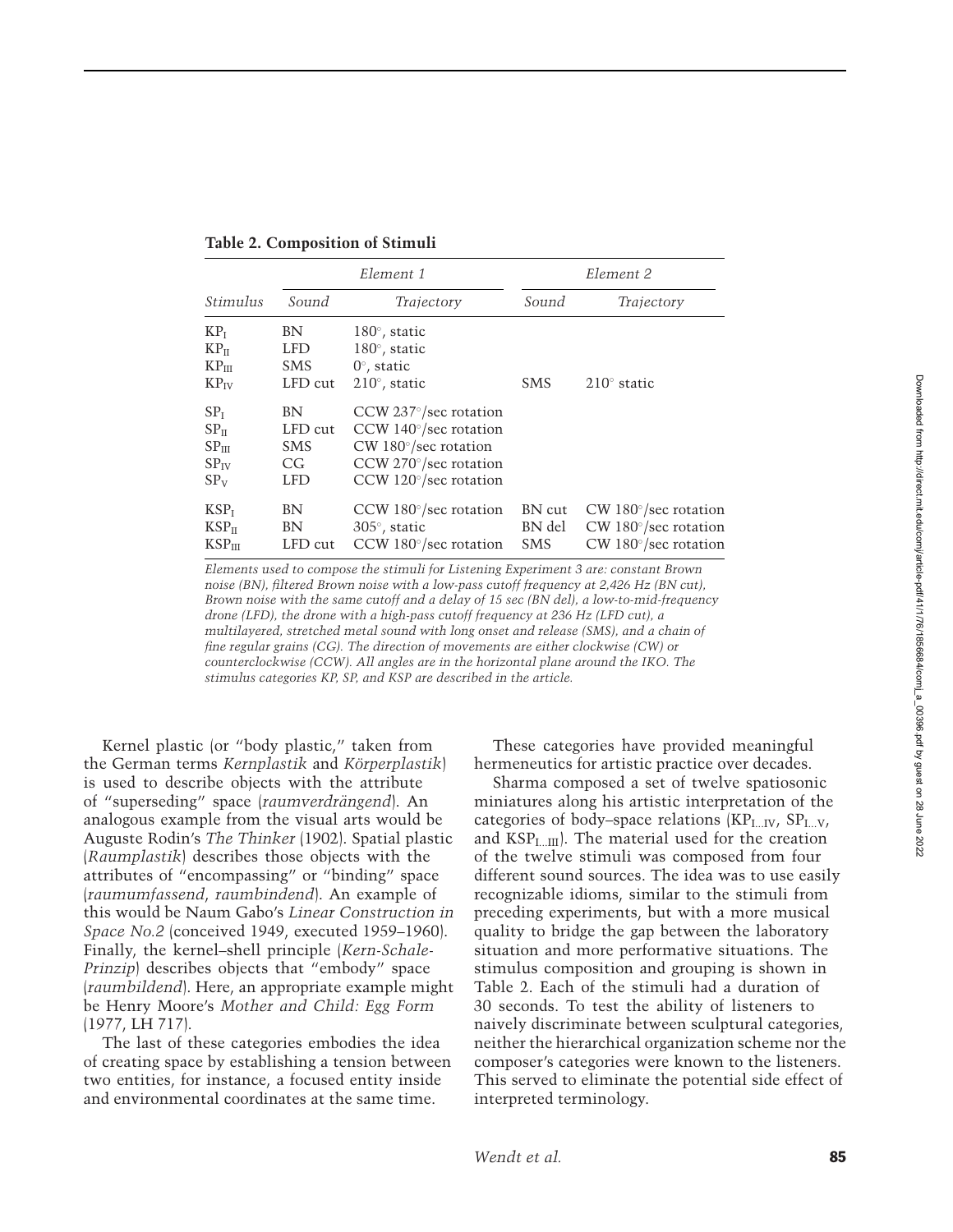**Table 3. Permutation of Stimuli in Triplets**

| Triplet                                                                                                                                                                                                                       | 2. | - 3 | $\mathcal{L}$ | $\Delta$ |                                      |
|-------------------------------------------------------------------------------------------------------------------------------------------------------------------------------------------------------------------------------|----|-----|---------------|----------|--------------------------------------|
| Stimulus 1 $KP_{II}$ $KP_{III}$ $SP_{II}$ $SP_{IV}$ $KSP_{II}$ $KSP_{III}$<br>Stimulus 2 $SP_I$ $KP_{IV}$ $SP_V$ $SP_I$ $SP_{III}$<br>Stimulus 3 $KP_{II}$ KSP <sub>I</sub> SP <sub>II</sub> KP <sub>II</sub> SP <sub>V</sub> |    |     |               |          | KSP <sub>r</sub><br>KP <sub>II</sub> |

*Listening Experiment 3 used triplets of the stimuli defined in Table 2. The "odd-man-out" stimulus in each triplet is highlighted in boldface. Triplet 3 consisted of three stimuli from the same category, serving as a control condition in the listening experiment.*

The ability to discriminate between perceived sculptural shapes was tested by a three-alternative, forced-choice method (also known as "oddity" or "one-man-out"; cf. [Kingdom and Prins 2010\)](#page-12-26). Each stimulus triplet consisted of two stimuli from one category and one stimulus from another category. The stimulus triplets were then presented twice consecutively in a single joint listening session, in which all subjects took part. The listeners were asked to indicate the stimulus that differed from the others by its spatial appearance. As a control condition, Triplet 3 comprised stimuli from a single category. Table 3 shows the triplets tested.

The listening session was conducted twice, each time with six subjects, all of whom were familiar with computer music and were experienced listeners to spatial audio. To monitor possible impacts of the listening position, the listeners were spread within the room (at positions Pa and Pb, see Figure 3a) and changed their position after the first run. Additionally five of the six subjects evaluated the same triplets using mono playback over headphones. Because there is no spatial difference within the triplets, subjects were requested to discriminate between them on the basis of arbitrary characteristics. The playback order of the triplets itself and of the stimuli within triplets was chosen at random. The stimuli are all available on the Web. The monophonic stimuli are at https://phaidra.kug.ac.at/detail object/o:34857, binaural stimuli from position P1 at https://phaidra.kug.ac.at/detail object/o:34859, and the binuaral stimuli at P2 at https://phaidra.kug.ac.at/detail object/o:34860.

## **Results**

A direct comparison of the results for both playback methods provides insights into the impact of spatialization on the ability to discriminate between different types of sonic materials. Response frequencies for Listening Experiment 3 are shown in Table 4.

For all test triplets played in the IKO, listeners identified one stimulus as the oddity, on average agreeing at least 83 percent of the time. Triplet 3, the control triplet, however, did not produce a clear agreement. For the triplets in the monophonic playback over headphones, there was, on average a strong agreement of at least 90 percent on the oddity. Comparing the results of playback inside the IKO with monophonic playback, there is little correlation regarding stimuli recognized as oddities, despite both stimulus sets being based on identical sonic material. The additional spatial character when using the IKO therefore seemed to dominate in recognizing the intended oddity stimulus within the triplets. The exception was Triplet 2, where the same stimulus was recognized.

As none of the listeners were aware of hierarchical spatiosonic phenomena or the composer's categories, we do not know which feature they used to distinguish the odd stimulus. We can not establish a causal relation, but the listeners' perceptual distinction agrees almost completely with the differentiation intended by the composer and the categories he used.

# **Conclusion**

In this article we successfully provided a comprehensive experimental evaluation of sonic phenomena evoked by the IKO. A hierarchical model of spatiosonic phenomena was proposed and validated by extensive listening experiments.

Listening Experiment 1 examined single, static percepts evoked by spatial projections of the IKO. Depending on the staging of the IKO, different zones around it could be "orchestrated." The results revealed where knowledge from psychoacoustic research is applicable to auditory objects. For instance, distance to the IKO is highly dependent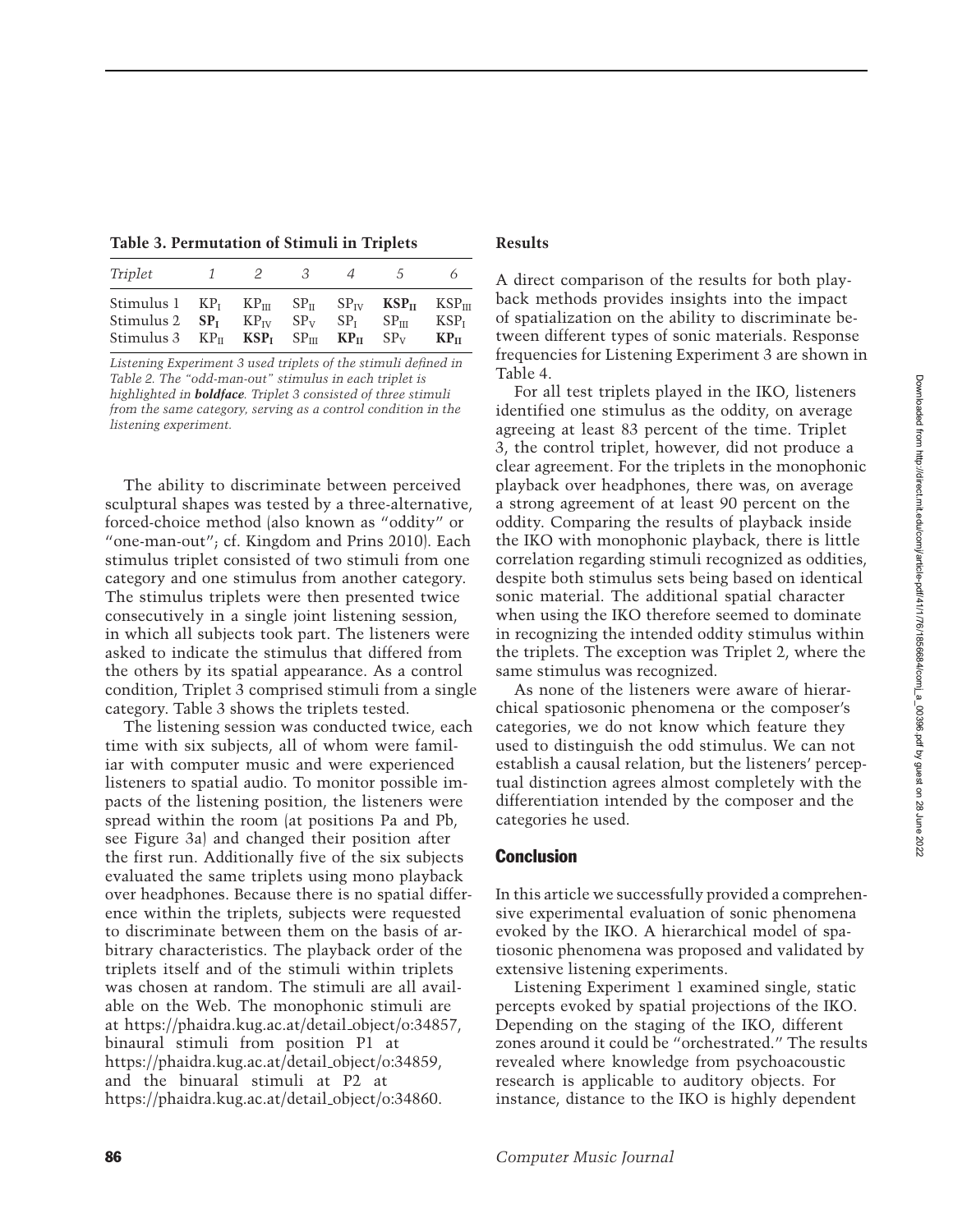Downloaded from http://direct.mit.edu/comj/article-pdf/41/1/76/1856684/com<u>j. a\_</u>00396.pdf by guest on 28 June 2022 Downloaded from http://direct.mit.edu/comj/article-pdf/41/1/76/1856684/comj\_a\_00396.pdf by guest on 28 June 2022

**Table 4. Counts of Stimuli Deemed Most Different**

| triplet                                                                                                          |  | 1 2 3 4 5 6 |  | triplet                                                                                                                                 |  | 1 2 3 4 5 6 |  |
|------------------------------------------------------------------------------------------------------------------|--|-------------|--|-----------------------------------------------------------------------------------------------------------------------------------------|--|-------------|--|
| stimulus A $0 \t1 \t0 \t0 \t10 \t0$<br>stimulus B $12 \t 0 \t 5 \t 0 \t 2 \t 0$<br>stimulus $C = 0$ 11 7 12 0 12 |  |             |  | stimulus A $\begin{array}{cccc} 0 & 0 & 0 & 4 & 1 & 1 \end{array}$<br>stimulus $B \t 0 \t 0 \t 1 \t 4 \t 4$<br>stimulus $C$ 5 5 5 0 0 0 |  |             |  |

*Number of times each stimulus was perceived as "most different" in each triplet. Results using the IKO (left) and monophonic playback over headphones (right). Bold numbers mark the stimuli that were designed to have a different sculptural shape.*

on onsets and envelopes. This relation is known from studies on the precedence effect [\(Litovsky et al.](#page-12-15) [1999;](#page-12-15) [Brown, Stecker, and Tollin 2015\)](#page-11-5).

Listening Experiment 2 examined phenomena of greater complexity that were evoked by time-variant spatial projections. In contrast to static sound beams, the use of trajectories involves perceptual properties indicated i[n studies on auditory motion \(](#page-11-8)Getzmann and Lewald [2007](#page-11-8); [Carlile and Leung 2016\)](#page-11-9).

Listening Experiment 3 investigated the superposition of several phenomena of static and dynamic nature. For this experiment, spatiosonic objects developed by Sharma as means of expression using the IKO were reduced to useful, exemplary categories. Although not generalizable to spatiosonic artistic expression that other composers would develop when using the IKO, and despite the relatively small number of experienced listeners participating, the experimental results are instructive and remarkably distinct. The experimental design proved to be a promising first step to detect intersubjective spatiosonic features that are stronger and more salient as those of nonspatialized sonic materials.

The terminology that the composer developed for the compositions in the last experiment was derived from the theory of sculpture and aims to provide a useful basis for composition and a classification of complex auditory objects that can be created by the IKO. Three categories were proposed, each describing a body–space relationship that can be translated into musical context.

# Acknowledgments

Our work was funded by the Austrian Science Fund (FWF), project no. AR 328-G21, "Orchestrating Space by Icosahedral Loudspeaker."

#### **References**

- <span id="page-11-3"></span>Bayle, F. 2007. "Space and More." *Organised Sound* 3(12):241–249.
- <span id="page-11-4"></span>Blauert, J. 1983. *Spatial Hearing: The Psychophysics of Human Sound Source Localization*. Cambridge, Massachusetts: MIT Press.
- <span id="page-11-5"></span>Brown, A. D., G. C. Stecker, and D. J. Tollin. 2015. "The Precedence Effect in Sound Localization." *Journal of the Association for Research in Otolaryngology* 16(1):1– 28.
- <span id="page-11-9"></span>Carlile, S., and J. Leung. 2016. "The Perception of Auditory Motion." *Trends in Hearing* 20. Available online at tia.sagepub.com/content/20/2331216516644254.full.pdf. Accessed November 2016.
- <span id="page-11-2"></span>Collins, N., M. Schedel, and S. Wilson. 2013. *Cambridge Introductions to Music: Electronic Music*. Cambridge: Cambridge University Press.
- <span id="page-11-1"></span>Emmerson, S., ed. 2000. *Music, Electronic Media and Culture*. Farnham, UK: Ashgate.
- <span id="page-11-6"></span>Frank, M. 2013. "Phantom Sources Using Multiple Loudspeakers in the Horizontal Plane." PhD dissertation, University of Music and Performing Arts, Graz, Austria.
- <span id="page-11-7"></span>Frank, M., G. K. Sharma, and F. Zotter. 2015. "What We Already Know about Spatialization with Compact Spherical Arrays as Variable-Directivity Loudspeakers." Paper presented at the inSonic Conference, 26–28 November, Karlsruhe, Germany. Available online at iem.kug.ac.at/fileadmin/media/osil/2015 FrankEtAl inSonic WhatWeAlreadyKnowAboutSpatialization WithCompactSphericalArraysAsVariabledirectivity Loudspeakers.pdf. Accessed November 2016.

<span id="page-11-8"></span>Getzmann, S., and J. Lewald. 2007. "Localization of Moving Sound." *Perception and Psychophysics* 69(6):1022– 1034.

<span id="page-11-0"></span>Gonzales-Arroyo, R. 2012. "Towards a Plastic Sound ´ Object." In P. Ernst and A. Strohmaier, eds. *Raum: Konzepte in den Kunsten, Kultur- und Naturwis- ¨ senschaften*. Baden-Baden, Germany: Nomos, pp. 239–258.